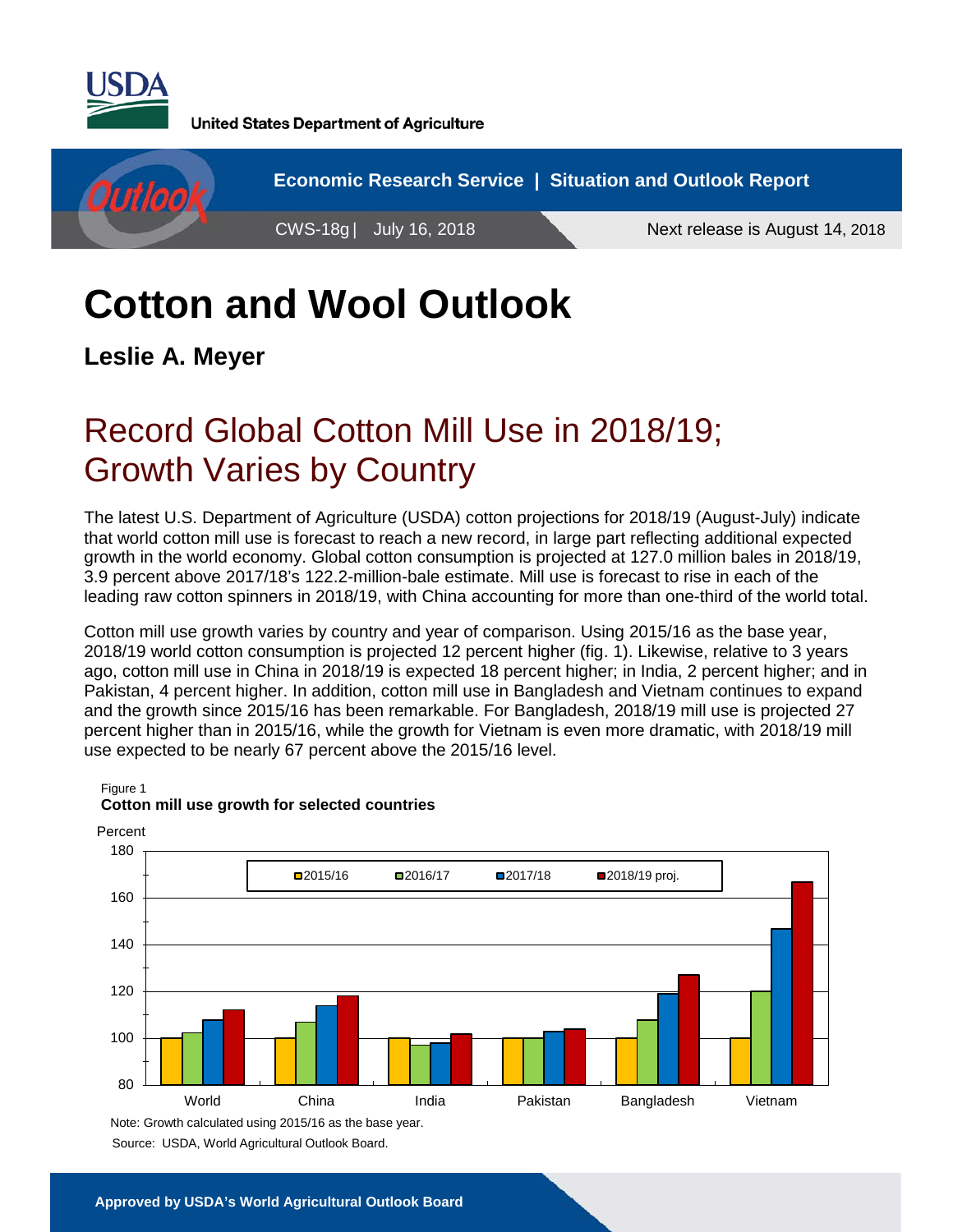## **Domestic Outlook**

### U.S. 2018 Cotton Crop Projection Lowered in July

U.S. cotton production in 2018 is projected at 18.5 million bales, 5 percent (1 million bales) below the June projection and approximately 11.5 percent lower than the 2017 crop. The July production decrease was largely attributable to higher anticipated abandonment in the Southwest—despite expectations of additional cotton acreage—due to the limited rainfall received there through June. Based on USDA's *Acreage* report released June 29, U.S. producers had planted or intended to plant 13.5 million acres to cotton in 2018, slightly above the March indications and 7 percent above 2017 (see table 10).

Upland cotton area projections for 2018 increased for two regions of the Cotton Belt and decreased for two regions, compared with 2017 (fig. 2). Area in the Southwest is reported at 8.2 million acres, 9 percent higher than 2017 and the highest since 1980; in addition, the Southwest upland plantings are forecast to account for a record 62 percent of the total U.S. area, increasing the region's significance for U.S. cotton production.

In the Southeast, 2018 cotton acreage is estimated at 2.8 million acres, 300,000 acres above 2017 and the highest since 2011. The Southeast is expected to account for 21 percent of the U.S. area in 2018, one of the lowest shares of the decade for the region. For the Delta, 2018 cotton area is forecast at 1.9 million acres, slightly below last season, but still one of the highest over the last 6 years; the Delta is expected to contribute 14 percent of the U.S. upland area in 2018. Similarly, upland cotton area in the West is estimated at 280,000 acres (2 percent of the total), below 2017 but above the 5-year average. In addition, extra-long staple (ELS) cotton area for 2018 is forecast at 243,000 acres, 4 percent below 2017 but still one of the highest levels during the last 10 years.

#### Figure 2 **U.S. regional upland cotton planted area**



Note: 2018 based on June 29 *Acreage* report.

Source: USDA, National Agricultural Statistics Service, *Crop Production* reports.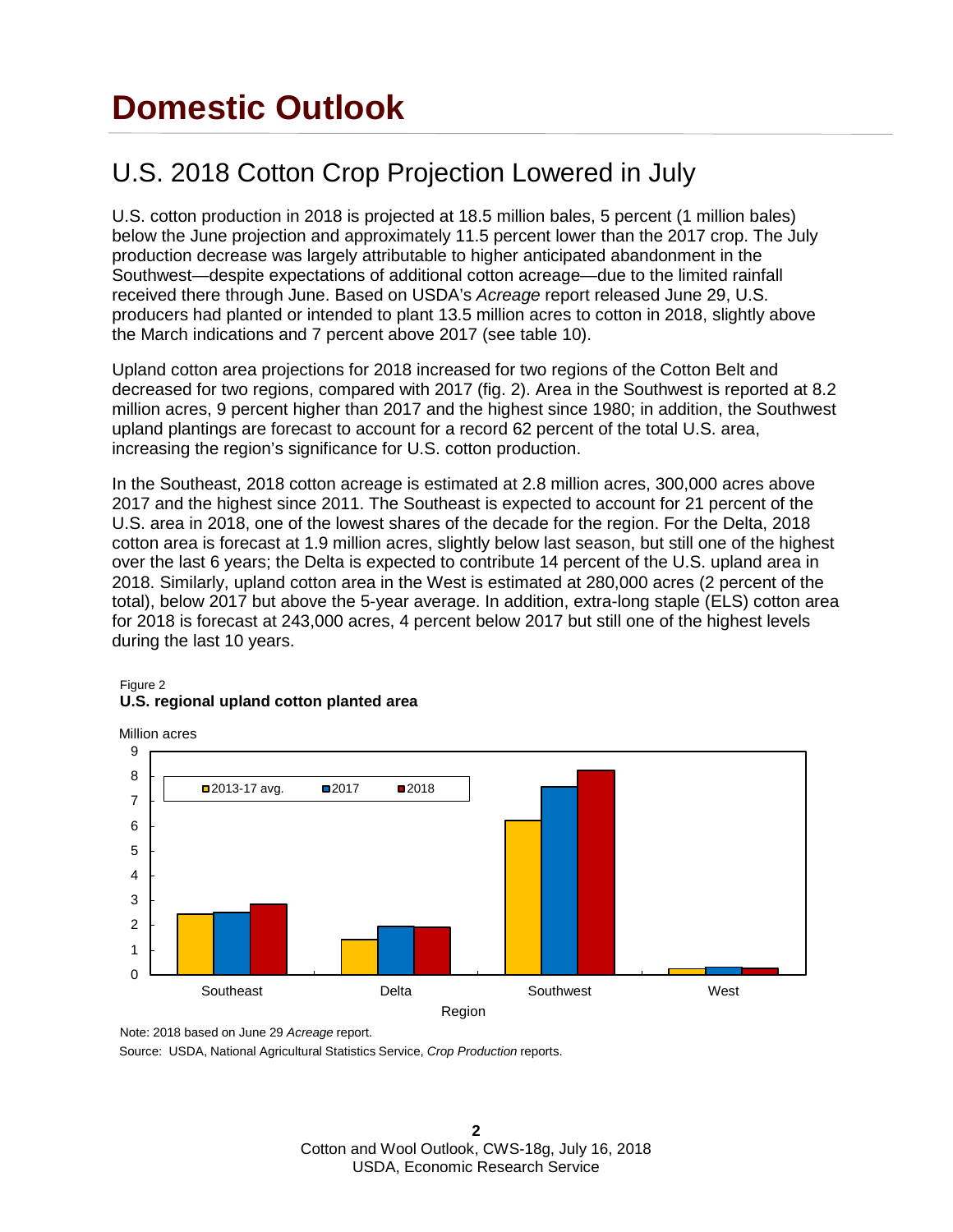Total cotton harvested acreage is estimated in July at 10.5 million acres, 5 percent below 2017. U.S. abandonment—forecast at 22 percent in 2018—is expected to be the highest in 5 years. The abandonment forecast is based on 10-year averages by region, with the Southwest estimate adjusted upward to 35 percent to reflect the crop conditions and limited moisture to date; four previous seasons with a similar situation resulted in Southwest abandonment ranging between 30 percent and 45 percent. The U.S. yield—projected at 845 pounds per harvested acre—is based on 5-year average yields by region; the U.S. yield reached a record 905 pounds per harvested acre in 2017. In August, USDA's National Agricultural Statistics Service (NASS) will publish its first survey-based results for 2018 cotton production.

U.S. cotton crop development as of July 8 indicated that 59 percent of the 2018 cotton crop was squaring, equal to last season but above the 2013-17 average of 55 percent. In addition, cotton area setting bolls had reached 21 percent which was above last season's 18 percent and the 5 year average of 15 percent. However, the U.S. crop conditions through early July have remained well below the previous two seasons (fig. 3). As of July 8, only 41 percent of the U.S. cotton area was rated "good" or "excellent," compared with 61 percent a year earlier, while 27 percent was rated "poor" or "very poor," compared with 12 percent in 2017.

### U.S. Demand and Stocks Revised for 2018/19 and 2017/18

The U.S. cotton demand projection for 2018/19 was reduced 500,000 bales in July to 18.4 million bales. U.S. exports accounted for the decrease, resulting from reduced available supplies—a lower U.S. crop forecast and lower beginning stocks—coupled with expectations of increased foreign competition. U.S. cotton exports are forecast at 15.0 million bales for 2018/19, 1.2 million bales below the 2017/18 estimate that was increased 200,000 bales in July based on late-season strength in shipments. With world cotton trade slightly higher in 2018/19, the U.S. share of global trade is forecast to decline from the 40 percent achieved during each of the past two seasons to 36 percent in 2018/19. U.S. cotton mill use accounts for the additional 3.4 million bales of demand in 2018/19. Meanwhile, total U.S. cotton demand for 2017/18 was increased to 19.55 million bales—16.2 million bales of exports and 3.35 million bales of mill use—the highest since a record 23.5 million bales of cotton demand were achieved in 2005/06.

Based on the latest supply and demand estimates, 2018/19 ending stocks are forecast at 4.0 million bales, equal to 2017/18 and the highest since 2008/09's 6.3 million bales; in addition, the 2018/19 stocks-to-use ratio (22 percent) is expected to rise for the second consecutive season to its highest level since 2015/16. Meanwhile, the strength of global cotton demand is helping support higher upland cotton farm prices in 2018/19; the farm price is forecast to range between 68 cents and 82 cents per pound in 2018/19, with the 75-cent midpoint 7 cents above the average of the previous two seasons.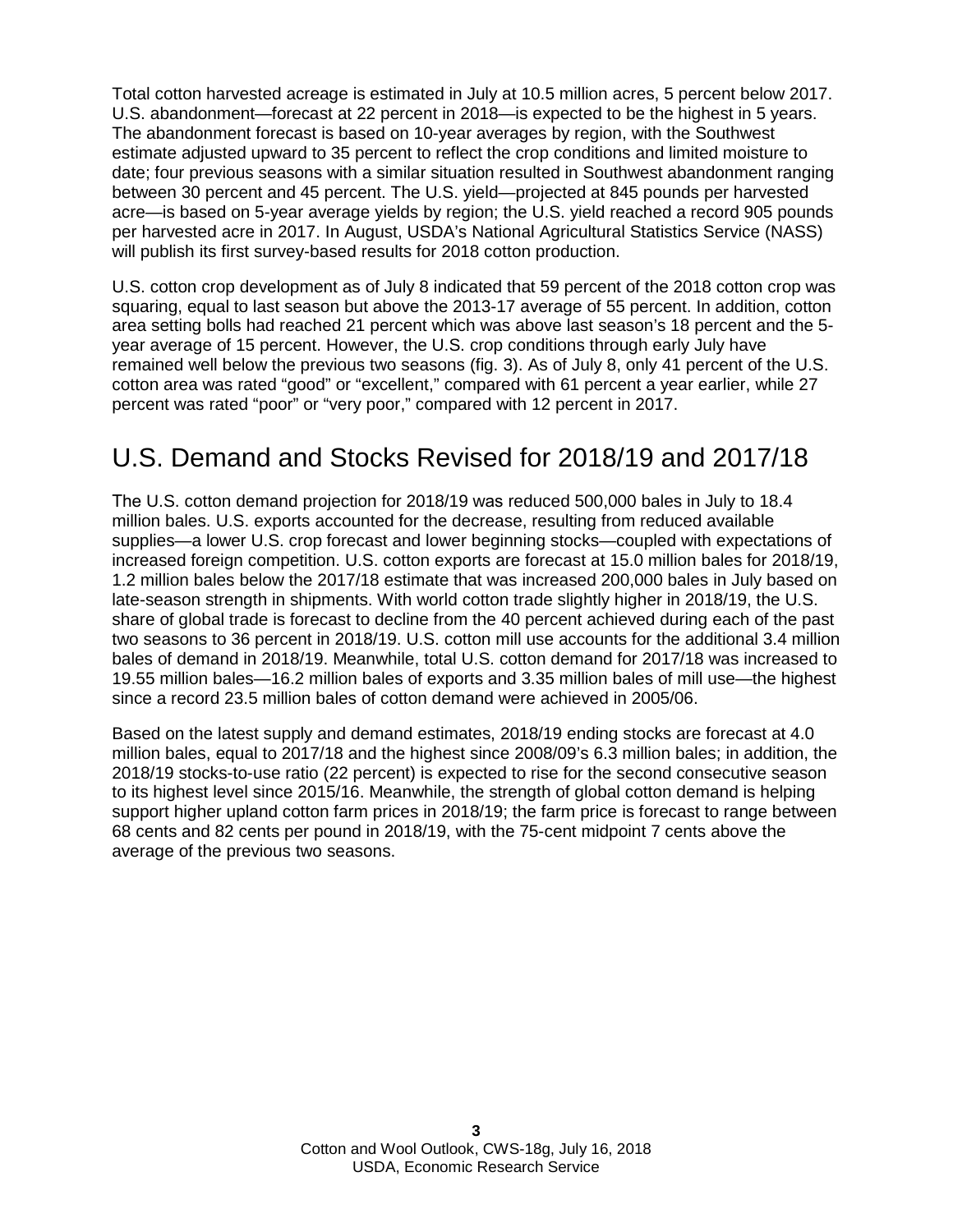#### Figure 3 **U.S. cotton crop conditions**

Index (3=fair and 4=good)



Source: USDA, *Crop Progress* reports.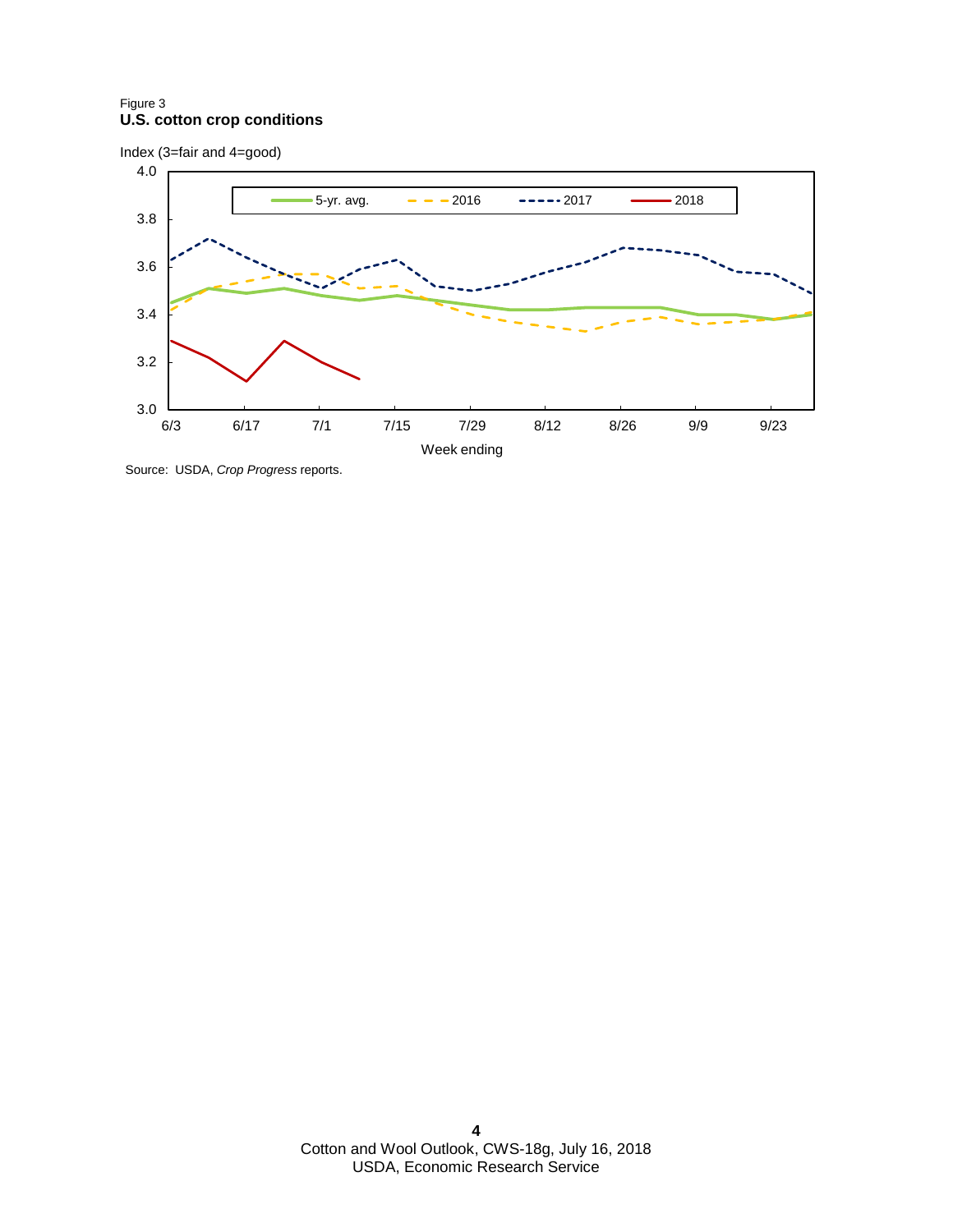### World Cotton Production To Decrease in 2018/19

Global 2018/19 cotton production is projected at 120.1 million bales, 3 percent (3.6 million bales) below 2017/18, but similar to the average since 2011/12 (excluding 2015/16 which was a 13-year low). In 2018/19, cotton production in most of the major producing countries is forecast lower, with Brazil and Pakistan the exceptions, as area there is projected to increase from 2017/18. World cotton harvested area is projected at 32.8 million hectares (81.1 million acres), less than 2 percent below the 2017/18 estimate. The global cotton yield is forecast at 796 kilograms/hectare (kg/ha) (710 pounds per acre) in 2018/19, slightly below the previous season's estimate.

World cotton production remains concentrated among a handful of countries (fig. 4). In 2018/19, the top five cotton-producing countries are forecast to account for more than 76 percent of total production, similar to 2017/18 but slightly below the 2014/15-2016/17 average. India remains the largest cotton producer, contributing 24 percent of the 2018/19 global crop estimate, while China is projected to account for 22 percent; the United States, nearly 15.5 percent; Brazil, 8 percent; and Pakistan, 7 percent.

For 2018/19, India is projected to produce 28.7 million bales of cotton, 1 percent below 2017/18. Although yield is expected to rebound above the 5-year average, a 4-percent reduction in area is forecast to reduce the crop in 2018/19. For China, cotton production is projected to decline 1 million bales from 2017/18 to 26.5 million bales; both area and yield reductions are forecast for 2018/19, with the yield decreasing slightly from the 2017/18 record of 1,761 kg/ha. Meanwhile, production increases of 300,000 bales for both Brazil and Pakistan in 2018/19 are projected to push their estimates to 9.5 million and 8.5 million bales, respectively; for Brazil, the 2018/19 projection would be a record, while Pakistan's crop would be the highest in 4 years.



#### Figure 4 **Share of total cotton production by major producer**

Source: USDA, *World Agricultural Supply and Demand Estimates* reports.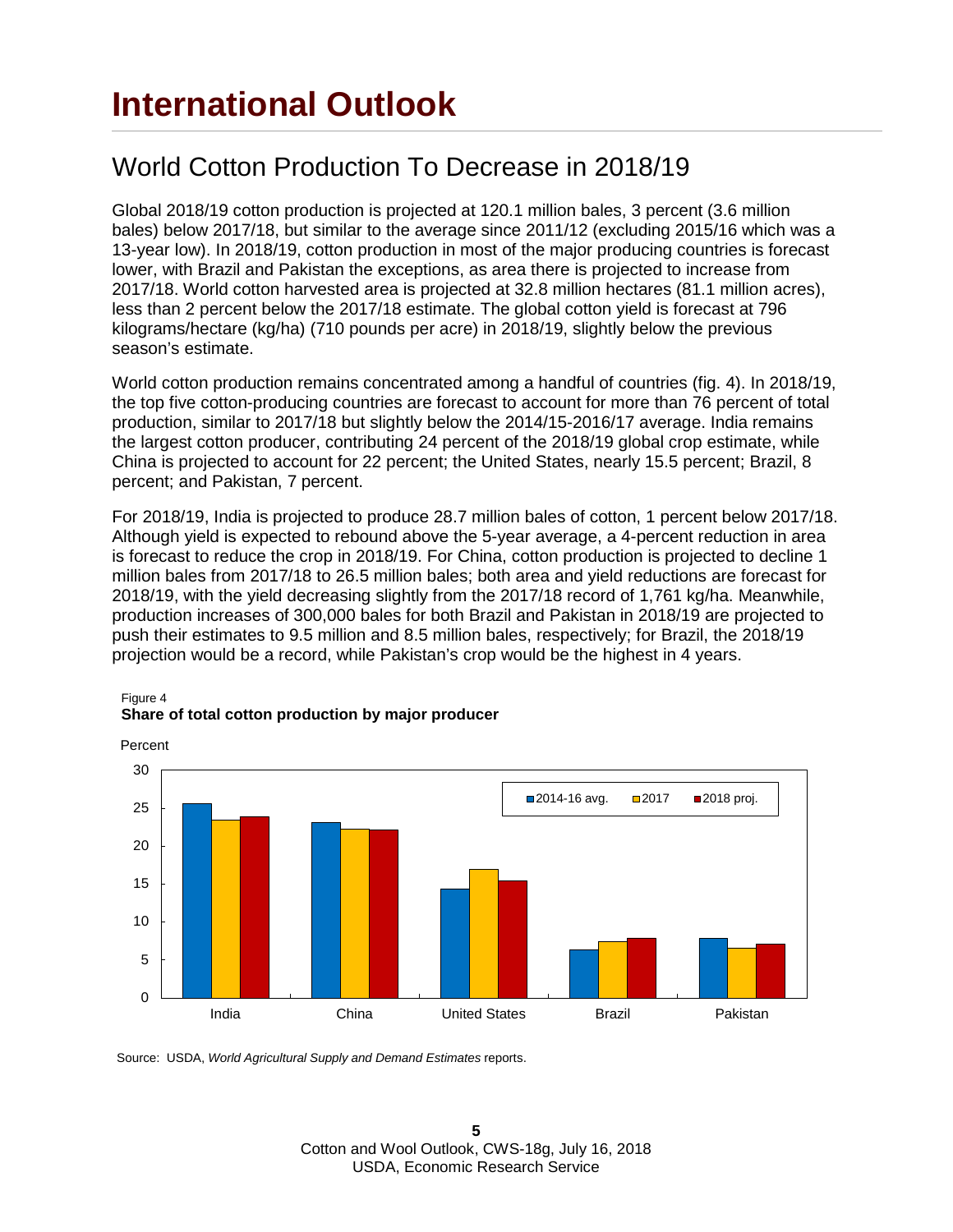### Global Cotton Mill Use Estimates Higher in July

Estimates of world cotton mill use were raised in July and continue the expansion that began in 2012/13. For 2018/19, global cotton consumption is projected at 127.0 million bales, a record and nearly 4 percent (4.7 million bales) above the revised 2017/18 estimate. The most notable changes were made this month for China, as further information and analysis indicated that upward adjustments to previous mill use estimates back to 2014/15 were appropriate.

China—the largest spinner of raw cotton—was also largely responsible for this month's increase in 2018/19 world consumption. Mill use in China is projected at 42.5 million bales, 1.5 million bales above 2017/18 and the highest since 2010/11 when 46.0 million bales were used. For India—the second largest spinner—cotton mill use is forecast at 25.2 million bales for 2018/19, 4 percent above 2017/18, while mill use in Pakistan is projected to increase slightly to 10.7 million bales. In addition, 2018/19 cotton consumption is expected to rise in Vietnam (+900,000 bales), Bangladesh (+500,000 bales), and Turkey (+100,000 bales) as global demand for textile and apparel products is expected to remain strong.

#### World Cotton Trade Projected Higher in 2018/19; Global Ending Stocks Reduced

Global cotton trade in 2018/19 is forecast at 41.2 million bales, less than 2 percent above 2017/18. While total trade is projected up slightly in 2018/19, significant changes are expected from a number of major exporters for the upcoming season. The United States, as discussed earlier, is forecast to decrease its shipments by 1.2 million bales in 2018/19, as other leading producing/exporting countries have additional supplies to export that are likely to limit U.S. exports; among these countries, Brazil and Australia are the beneficiaries. Brazil is expected to export 5.4 million bales in 2018/19, 1.25 million bales (30 percent) above 2017/18. For Australia, cotton exports are forecast at 4.4 million bales in 2018/19, 400,000 bales (10 percent) higher. In contrast, exports by India are projected to decline 14 percent in 2018/19 to 4.3 million bales.

World ending stocks are forecast at 77.8 million bales in 2018/19, a 7.1-million-bale reduction from 2017/18 and the lowest level since 2011/12, as global cotton mill use is projected to exceed production for the third time in 4 years. Consequently, the global stocks-to-use ratio is forecast to decrease for the fourth consecutive season in 2018/19 to 61 percent, or the lowest in 7 years. While China continues to hold the largest share (37 percent) of world cotton supplies, 2018/19 ending stocks there are projected to decline more than 9 million bales (24 percent); during the upcoming season, stocks in China are forecast at 28.5 million bales, about half the level of just 3 years ago and the smallest holdings since 2010/11. However, stocks outside of China are expected to rise a modest 2 million bales in 2018/19, with a stocks-to-use ratio outside of China similar to 2017/18. As a result, the average world cotton price (A Index) in 2018/19 is expected to remain near the 2017/18 estimate of about 88 cents per pound.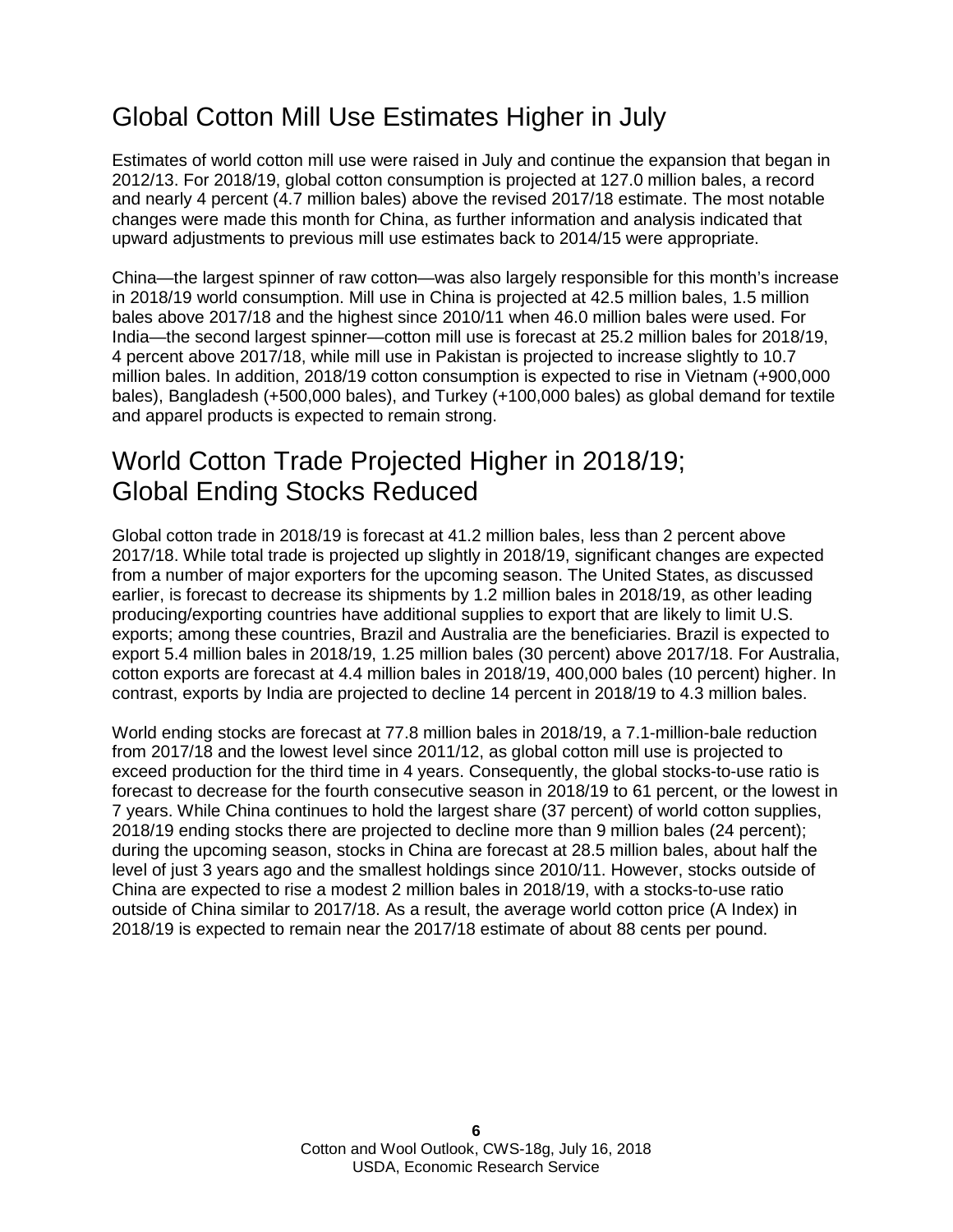|                            |               |        | 2018/19              |        |
|----------------------------|---------------|--------|----------------------|--------|
| Item                       | 2017/18       | May    | June                 | July   |
|                            | Million acres |        |                      |        |
| Upland:                    |               |        |                      |        |
| Planted                    | 12.360        | 13.207 | 13.207               | 13.275 |
| Harvested                  | 10.850        | 10.872 | 10.872               | 10.269 |
|                            |               |        | Pounds               |        |
| Yield/harvested acre       | 895           | 828    | 828                  | 832    |
|                            |               |        | <b>Million bales</b> |        |
| Beginning stocks           | 2.686         | 4.588  | 4.088                | 3.893  |
| Production                 | 20.223        | 18.750 | 18.750               | 17.800 |
| Total supply <sup>1</sup>  | 22.911        | 23.343 | 22.843               | 21.698 |
| Mill use                   | 3.320         | 3.370  | 3.370                | 3.370  |
| Exports                    | 15.570        | 14.875 | 14.875               | 14.400 |
| Total use                  | 18.890        | 18.245 | 18.245               | 17.770 |
| Ending stocks <sup>2</sup> | 3.893         | 4.993  | 4.493                | 3.823  |
|                            | Percent       |        |                      |        |
| Stocks-to-use ratio        | 20.6          | 27.4   | 24.6                 | 21.5   |
|                            |               |        | 1,000 acres          |        |
| Extra-long staple:         |               |        |                      |        |
| Planted                    | 252.5         | 262.0  | 262.0                | 243.0  |
| Harvested                  | 250.4         | 258.0  | 258.0                | 239.0  |
|                            |               |        |                      |        |
|                            |               |        | Pounds               |        |
| Yield/harvested acre       | 1,341         | 1,395  | 1,395                | 1,406  |
|                            |               |        | 1,000 bales          |        |
| Beginning stocks           | 64            | 112    | 112                  | 107    |
| Production                 | 700           | 750    | 750                  | 700    |
| Total supply <sup>1</sup>  | 767           | 862    | 862                  | 807    |
| Mill use                   | 30            | 30     | 30                   | 30     |
| Exports                    | 630           | 625    | 625                  | 600    |
| Total use                  | 660           | 655    | 655                  | 630    |
| Ending stocks <sup>2</sup> | 107           | 207    | 207                  | 177    |
|                            |               |        | Percent              |        |
| Stocks-to-use ratio        | 16.2          | 31.6   | 31.6                 | 28.1   |
|                            |               |        |                      |        |

Table 1—U.S. cotton supply and use estimates

Note: 1 bale = 480 pounds.

<sup>1</sup>Includes imports. <sup>2</sup>Includes unaccounted.

Source: USDA, World Agricultural Outlook Board.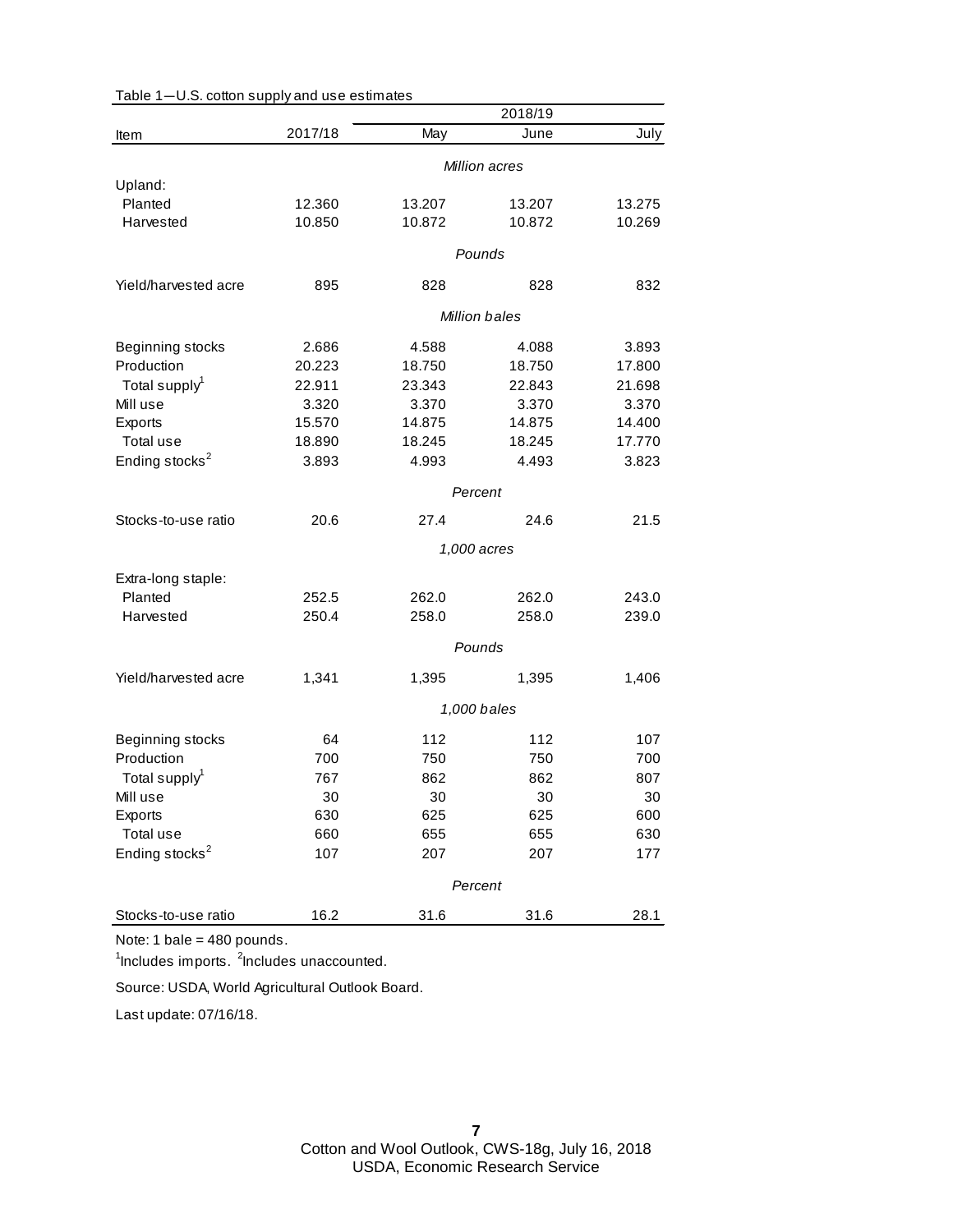|                      |               |        | 2018/19 |        |
|----------------------|---------------|--------|---------|--------|
| Item                 | 2017/18       | May    | June    | July   |
|                      | Million bales |        |         |        |
| Supply:              |               |        |         |        |
| Beginning stocks--   |               |        |         |        |
| World                | 84.34         | 88.21  | 88.21   | 84.96  |
| Foreign              | 81.59         | 83.51  | 84.01   | 80.96  |
| Production--         |               |        |         |        |
| World                | 123.69        | 121.19 | 120.40  | 120.11 |
| Foreign              | 102.77        | 101.69 | 100.90  | 101.61 |
| Imports--            |               |        |         |        |
| World                | 40.15         | 41.12  | 41.06   | 41.23  |
| Foreign              | 40.14         | 41.12  | 41.05   | 41.23  |
| Use:                 |               |        |         |        |
| Mill use--           |               |        |         |        |
| World                | 122.23        | 125.44 | 125.35  | 126.95 |
| Foreign              | 118.88        | 122.04 | 121.95  | 123.55 |
| Exports--            |               |        |         |        |
| World                | 40.69         | 41.12  | 41.07   | 41.24  |
| Foreign              | 24.49         | 25.62  | 25.57   | 26.24  |
| Ending stocks--      |               |        |         |        |
| World                | 84.96         | 83.75  | 83.02   | 77.84  |
| Foreign              | 80.96         | 78.55  | 78.32   | 73.84  |
|                      | Percent       |        |         |        |
| Stocks-to-use ratio: |               |        |         |        |
| World                | 69.5          | 66.8   | 66.2    | 61.3   |
| Foreign              | 68.1          | 64.4   | 64.2    | 59.8   |

Table 2—World cotton supply and use estimates

Note: 1 bale = 480 pounds.

Source: USDA, World Agricultural Outlook Board.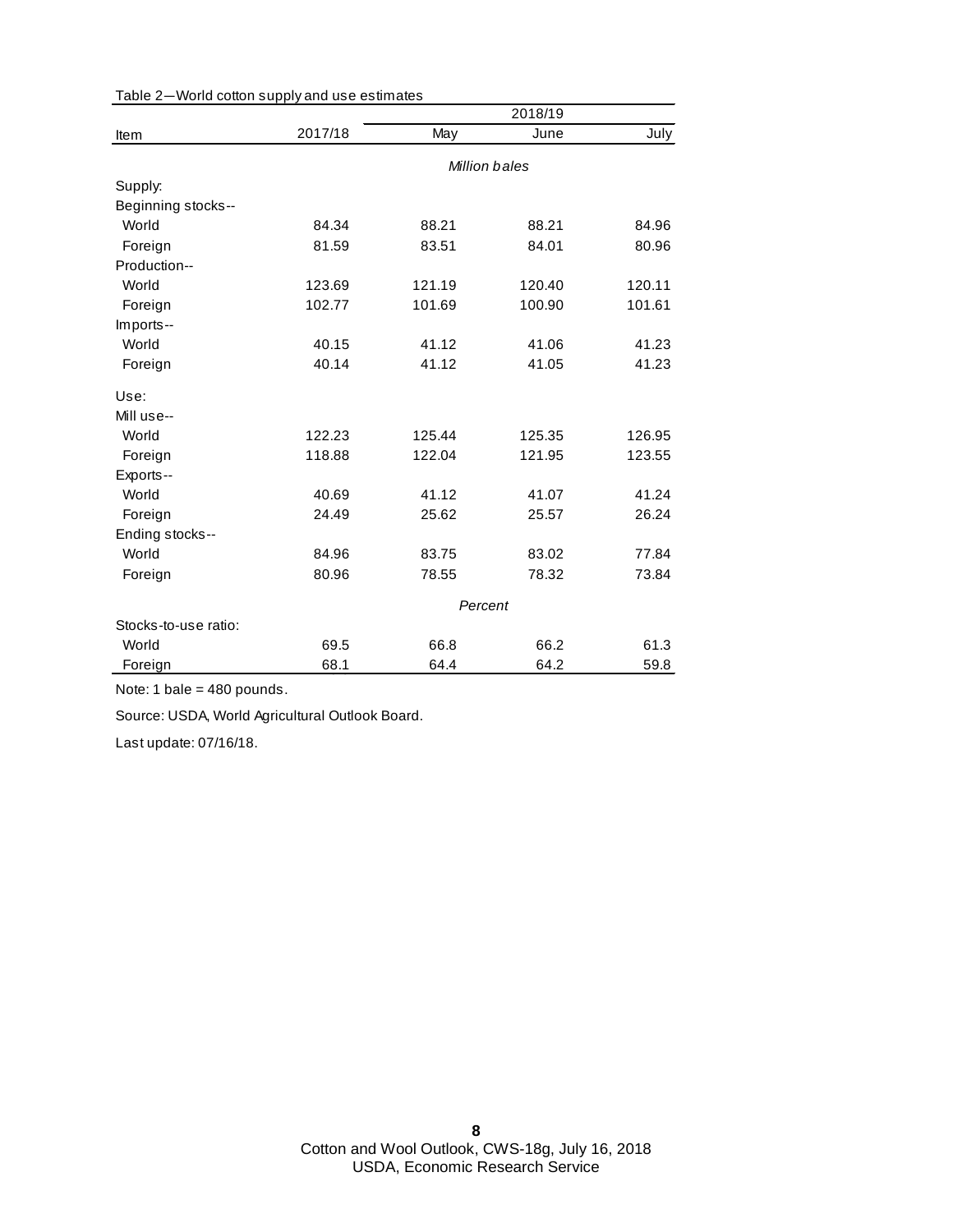| Table 3-U.S. fiber supply |         |              |         |          |
|---------------------------|---------|--------------|---------|----------|
|                           | Mar.    | Apr.         | May     | May      |
| Item                      | 2018    | 2018         | 2018    | 2017     |
|                           |         | 1,000 bales  |         |          |
| Cotton:                   |         |              |         |          |
| Stocks, beginning         | 14,298  | 12,748       | 10,508  | 7,767    |
| Ginnings                  | 836     | 0            | 0       | $\Omega$ |
| Imports since August 1    | 2.4     | 2.7          | 2.9     | 5.4      |
|                           |         | 1,000 pounds |         |          |
| Wool and mohair:          |         |              |         |          |
| Raw wool imports, clean   | 485.3   | 624.8        | 416.8   | 427.9    |
| 48s-and-finer             | 230.3   | 556.1        | 221.6   | 282.8    |
| Not-finer-than-46s        | 255.0   | 68.6         | 195.2   | 145.1    |
| Total since January 1     | 1,046.1 | 1,670.9      | 2,087.6 | 2,861.1  |
| Wool top imports          | 133.9   | 77.4         | 110.9   | 237.3    |
| Total since January 1     | 359.1   | 436.6        | 547.4   | 1,141.1  |
| Mohair imports, clean     | 0.0     | 0.0          | 0.0     | 0.0      |
| Total since January 1     | 0.0     | 0.0          | 0.0     | 0.0      |

Note: 1 bale = 480 pounds.

Sources: USDA, National Agricultural Statistics Service; U.S. Department of Commerce,

U.S. Census Bureau.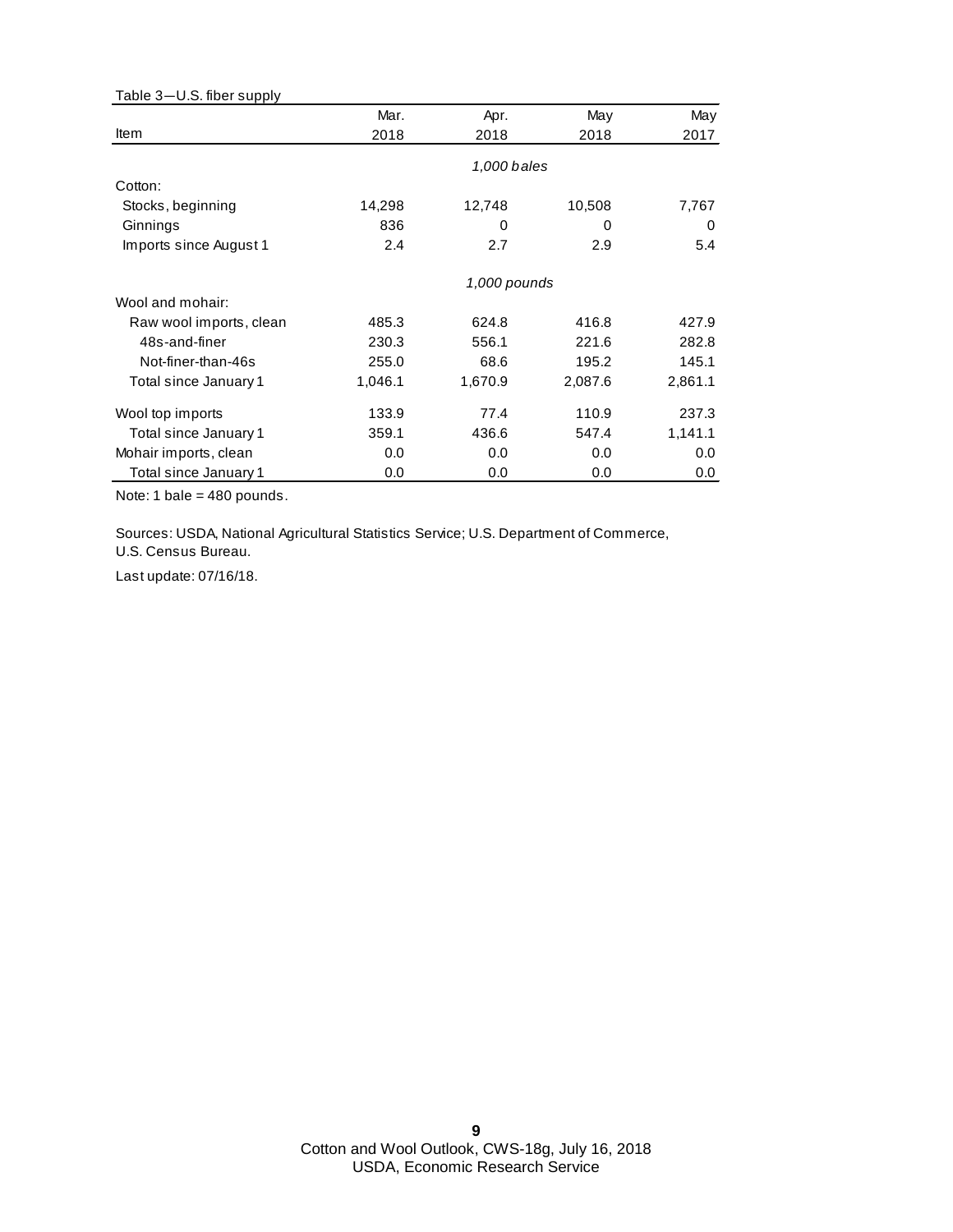| Table 4-U.S. fiber demand             |         |              |         |         |
|---------------------------------------|---------|--------------|---------|---------|
|                                       | Mar.    | Apr.         | May     | May     |
| Item                                  | 2018    | 2018         | 2018    | 2017    |
|                                       |         |              |         |         |
|                                       |         | 1,000 bales  |         |         |
| Cotton:                               |         |              |         |         |
| All consumed by mills <sup>1</sup>    | 281     | 276          | 284     | 261     |
| Total since August 1                  | 2,143   | 2,419        | 2,703   | 2,724   |
| Daily rate                            | 12.8    | 13.1         | 12.4    | 11.3    |
| Upland consumed by mills <sup>1</sup> | 279     | 273          | 282     | 259     |
| Total since August 1                  | 2,124   | 2,398        | 2,680   | 2,699   |
| Daily rate                            | 12.7    | 13.0         | 12.3    | 11.2    |
| Upland exports                        | 2,006   | 1,920        | 2,054   | 1,646   |
| Total since August 1                  | 8,355   | 10,276       | 12,330  | 11,900  |
| Sales for next season                 | 512     | 967          | 849     | 829     |
| Total since August 1                  | 2,916   | 3,884        | 4,733   | 3,273   |
| Extra-long staple exports             | 99.7    | 44.6         | 55.4    | 53.0    |
| Total since August 1                  | 432.6   | 477.3        | 532.7   | 547.9   |
| Sales for next season                 | 3.3     | 0.3          | 23.1    | 29.4    |
| Total since August 1                  | 45.7    | 45.9         | 69.0    | 71.7    |
|                                       |         | 1,000 pounds |         |         |
| Wool and mohair:                      |         |              |         |         |
| Raw wool exports, clean               | 864.6   | 716.4        | 1,720.3 | 1,859.7 |
| Total since January 1                 | 1,678.7 | 2,395.1      | 4,115.5 | 3,760.3 |
| Wool top exports                      | 147.4   | 129.9        | 133.6   | 134.0   |
| Total since January 1                 | 370.1   | 500.1        | 633.7   | 609.0   |
| Mohair exports, clean                 | 0.5     | 60.4         | 124.6   | 73.7    |
| Total since January 1                 | 60.7    | 121.1        | 245.7   | 224.5   |

Note: 1 bale = 480 pounds.

<sup>1</sup>Estimated by USDA.

and U.S. Department of Commerce, U.S. Census Bureau. Sources: USDA, Farm Service Agency; USDA, Foreign Agricultural Service, *U.S. Export Sales* ;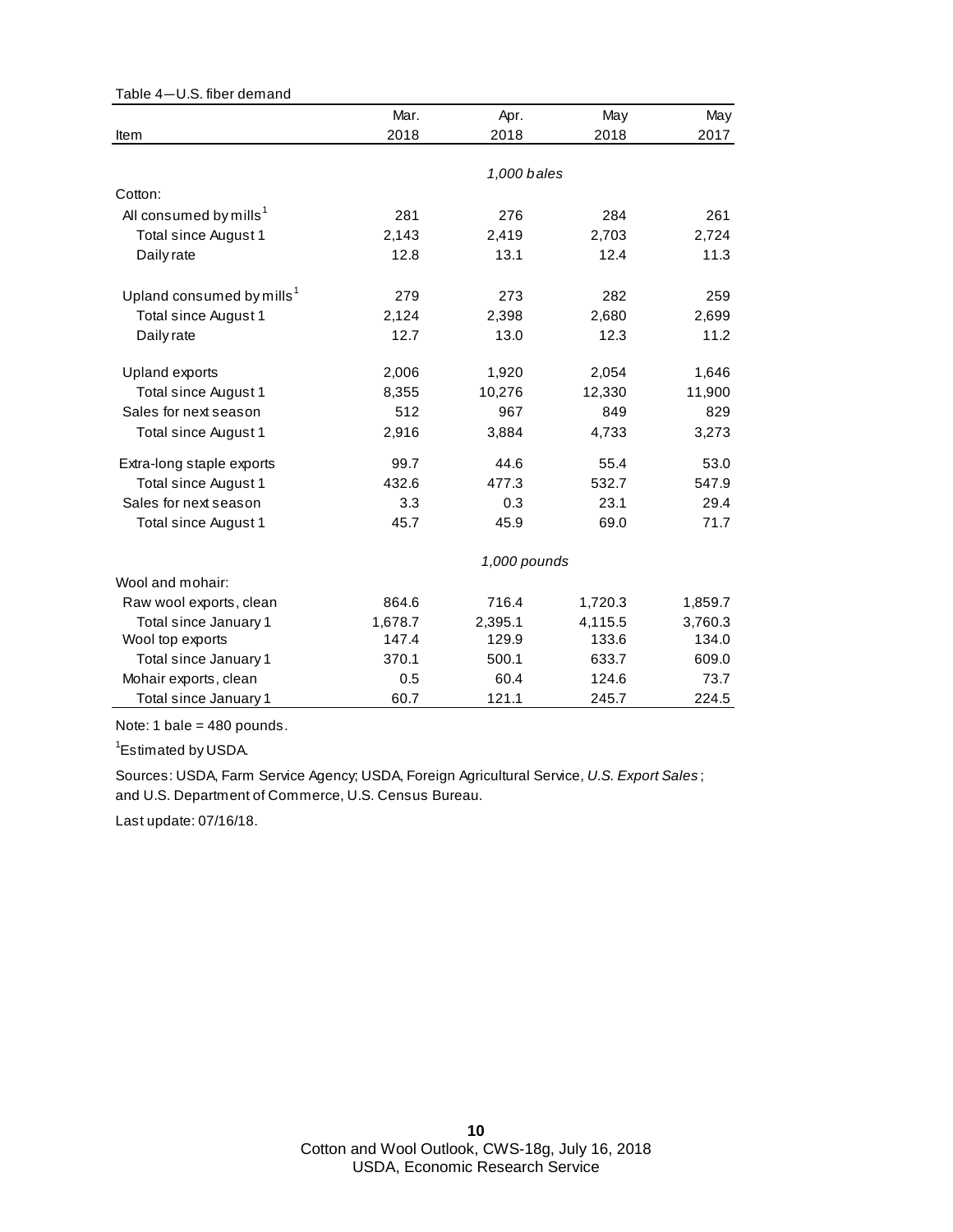| rable J-0.3. and wond much prices | Apr.      | May               | June      | June      |
|-----------------------------------|-----------|-------------------|-----------|-----------|
| Item                              | 2018      | 2018              | 2018      | 2017      |
|                                   |           |                   |           |           |
|                                   |           | Cents per pound   |           |           |
| Domestic cotton prices:           |           |                   |           |           |
| Adjusted world price              | 73.69     | 76.17             | 79.54     | 66.63     |
| Upland spot 41-34                 | 79.34     | 82.40             | 85.54     | 69.85     |
| Pima spot 02-46                   | 146.25    | 140.16            | 139.25    | 146.00    |
| Average price received by         |           |                   |           |           |
| upland producers                  | 66.70     | 68.80             | <b>NA</b> | 70.40     |
| Far Eastern cotton quotes:        |           |                   |           |           |
| A Index                           | 91.75     | 94.95             | 97.01     | 84.84     |
| Memphis/Eastern                   | 93.88     | 98.30             | 100.38    | 85.60     |
| Memphis/Orleans/Texas             | 92.38     | 96.60             | 98.38     | 84.60     |
| California/Arizona                | 94.88     | 99.10             | 100.38    | 87.85     |
|                                   |           | Dollars per pound |           |           |
| Wool prices (clean):              |           |                   |           |           |
| <b>U.S. 58s</b>                   | 4.62      | 4.06              | 4.80      | 3.35      |
| Australian 58s <sup>1</sup>       | 5.14      | 5.56              | <b>NQ</b> | <b>NQ</b> |
| <b>U.S. 60s</b>                   | 4.97      | 5.40              | 5.41      | 3.66      |
| Australian 60s <sup>1</sup>       | <b>NQ</b> | <b>NQ</b>         | <b>NQ</b> | <b>NQ</b> |
| U.S. 64s                          | 6.30      | 6.03              | 6.30      | 4.29      |
| Australian 64s <sup>1</sup>       | 6.92      | 7.26              | 7.95      | 5.40      |

Table 5—U.S. and world fiber prices

NA = Not available. NQ = No quote.

<sup>1</sup>In bond, Charleston, SC.

Sources: USDA, *Cotton Price Statistics;* Cotlook Ltd., *Cotton Outlook;* and trade reports.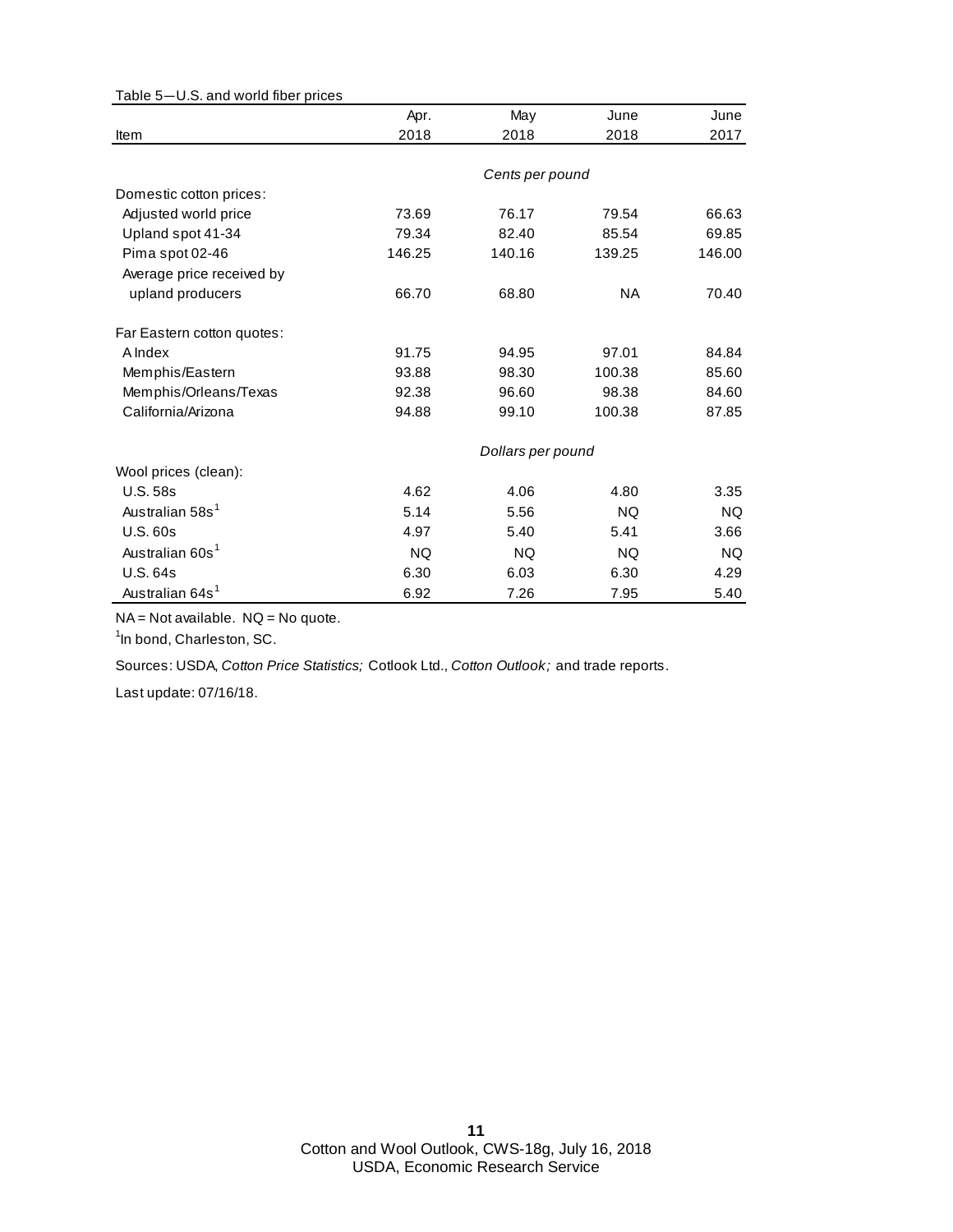|                             | Mar.      | Apr.         | May       | May       |
|-----------------------------|-----------|--------------|-----------|-----------|
| Item                        | 2018      | 2018         | 2018      | 2017      |
|                             |           | 1,000 pounds |           |           |
| Yarn, thread, and fabric:   | 263,788   | 281,336      | 305,352   | 290,433   |
| Cotton                      | 54,177    | 55,145       | 64,871    | 59,795    |
| Linen                       | 20,095    | 22,522       | 20,380    | 21,767    |
| Wool                        | 4,005     | 4,131        | 4,488     | 4,177     |
| Silk                        | 453       | 512          | 707       | 687       |
| Synthetic                   | 185,059   | 199,026      | 214,907   | 204,005   |
| Apparel:                    | 799,659   | 833,069      | 924,561   | 902,073   |
| Cotton                      | 424,276   | 441,178      | 489,128   | 476,713   |
| Linen                       | 8,485     | 8,677        | 8,038     | 7,870     |
| Wool                        | 15,800    | 17,477       | 19,429    | 19,639    |
| Silk                        | 8,378     | 8,789        | 9,323     | 8,062     |
| Synthetic                   | 342,719   | 356,948      | 398,643   | 389,789   |
| Home furnishings:           | 242,359   | 240,013      | 291,824   | 295,331   |
| Cotton                      | 145,034   | 139,526      | 160,422   | 168,263   |
| Linen                       | 1,417     | 1,609        | 1,741     | 1,308     |
| Wool                        | 407       | 335          | 319       | 496       |
| Silk                        | 137       | 168          | 239       | 168       |
| Synthetic                   | 95,364    | 98,375       | 129,103   | 125,097   |
| Floor coverings:            | 109,806   | 104,228      | 108,467   | 98,944    |
| Cotton                      | 13,035    | 11,754       | 12,987    | 11,726    |
| Linen                       | 38,037    | 34,031       | 34,316    | 30,625    |
| Wool                        | 11,462    | 10,601       | 10,612    | 12,016    |
| Silk                        | 2,914     | 2,732        | 3,190     | 3,026     |
| Synthetic                   | 44,359    | 45,111       | 47,361    | 41,551    |
| Total imports: <sup>1</sup> | 1,427,409 | 1,469,649    | 1,644,382 | 1,601,828 |
| Cotton                      | 639,867   | 651,100      | 731,429   | 720,786   |
| Linen                       | 69,095    | 67,727       | 65,525    | 63,147    |
| Wool                        | 31,822    | 32,686       | 35,012    | 36,509    |
| Silk                        | 11,882    | 12,201       | 13,459    | 11,944    |
| Synthetic                   | 674,743   | 705,935      | 798,957   | 769,441   |

Table 6—U.S. textile imports, by fiber

Note: Raw-fiber-equivalent pounds.

<sup>1</sup>Includes headgear.

Sources: USDA, Economic Research Service and U.S. Department of Commerce,

U.S. Census Bureau.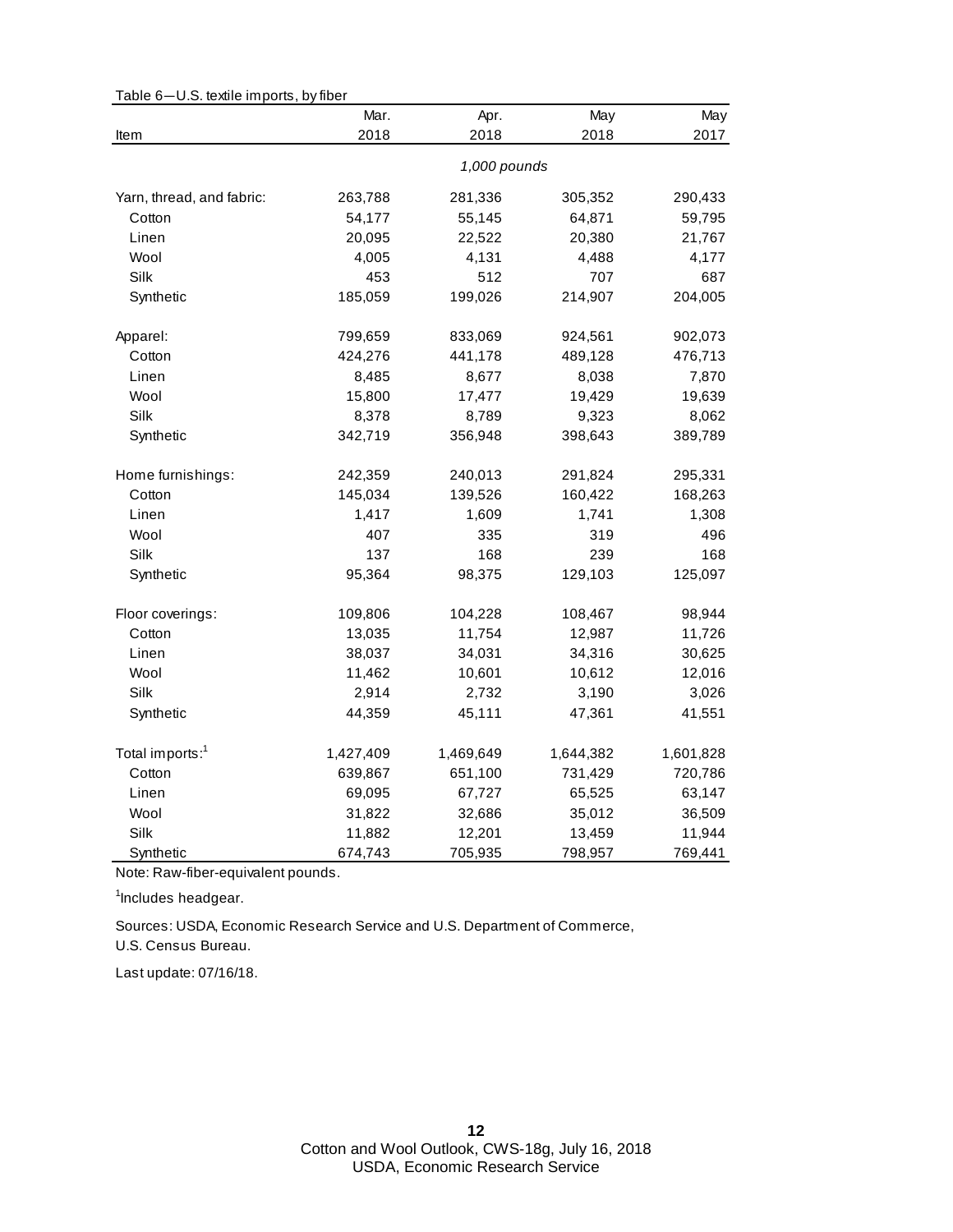| o.o. iovino oxporto, by moor | Mar.    | Apr.         | May     | May     |
|------------------------------|---------|--------------|---------|---------|
| Item                         | 2018    | 2018         | 2018    | 2017    |
|                              |         | 1,000 pounds |         |         |
| Yarn, thread, and fabric:    | 243,183 | 249,438      | 252,170 | 241,782 |
| Cotton                       | 124,255 | 130,658      | 129,574 | 128,624 |
| Linen                        | 7,393   | 6,635        | 6,949   | 6,520   |
| Wool                         | 2,461   | 2,512        | 2,701   | 2,739   |
| Silk                         | 1,119   | 1,149        | 1,368   | 1,150   |
| Synthetic                    | 107,955 | 108,484      | 111,579 | 102,749 |
| Apparel:                     | 32,050  | 28,175       | 26,718  | 25,749  |
| Cotton                       | 12,627  | 10,990       | 10,959  | 11,292  |
| Linen                        | 425     | 545          | 402     | 334     |
| Wool                         | 3,453   | 2,791        | 2,171   | 1,977   |
| Silk                         | 2,627   | 2,066        | 1,315   | 1,229   |
| Synthetic                    | 12,918  | 11,783       | 11,871  | 10,917  |
| Home furnishings:            | 4,181   | 4,578        | 4,295   | 4,526   |
| Cotton                       | 2,061   | 2,318        | 2,079   | 2,213   |
| Linen                        | 167     | 104          | 129     | 131     |
| Wool                         | 49      | 66           | 64      | 83      |
| Silk                         | 46      | 47           | 67      | 82      |
| Synthetic                    | 1,857   | 2,044        | 1,957   | 2,017   |
| Floor coverings:             | 26,797  | 27,181       | 26,141  | 27,163  |
| Cotton                       | 2,306   | 2,081        | 2,142   | 2,248   |
| Linen                        | 1,245   | 1,034        | 1,149   | 1,175   |
| Wool                         | 1,620   | 1,409        | 1,409   | 1,521   |
| Silk                         | 63      | 34           | 57      | 38      |
| Synthetic                    | 21,563  | 22,623       | 21,384  | 22,182  |
| Total exports: <sup>1</sup>  | 306,533 | 309,656      | 309,647 | 299,515 |
| Cotton                       | 141,357 | 146,154      | 144,854 | 144,477 |
| Linen                        | 9,243   | 8,327        | 8,641   | 8,172   |
| Wool                         | 7,595   | 6,790        | 6,356   | 6,330   |
| Silk                         | 3,855   | 3,296        | 2,807   | 2,499   |
| Synthetic                    | 144,483 | 145,089      | 146,991 | 138,037 |

Table 7—U.S. textile exports, by fiber

Note: Raw-fiber-equivalent pounds.

<sup>1</sup>Includes headgear.

U.S. Census Bureau. Sources: USDA, Economic Research Service and U.S. Department of Commerce,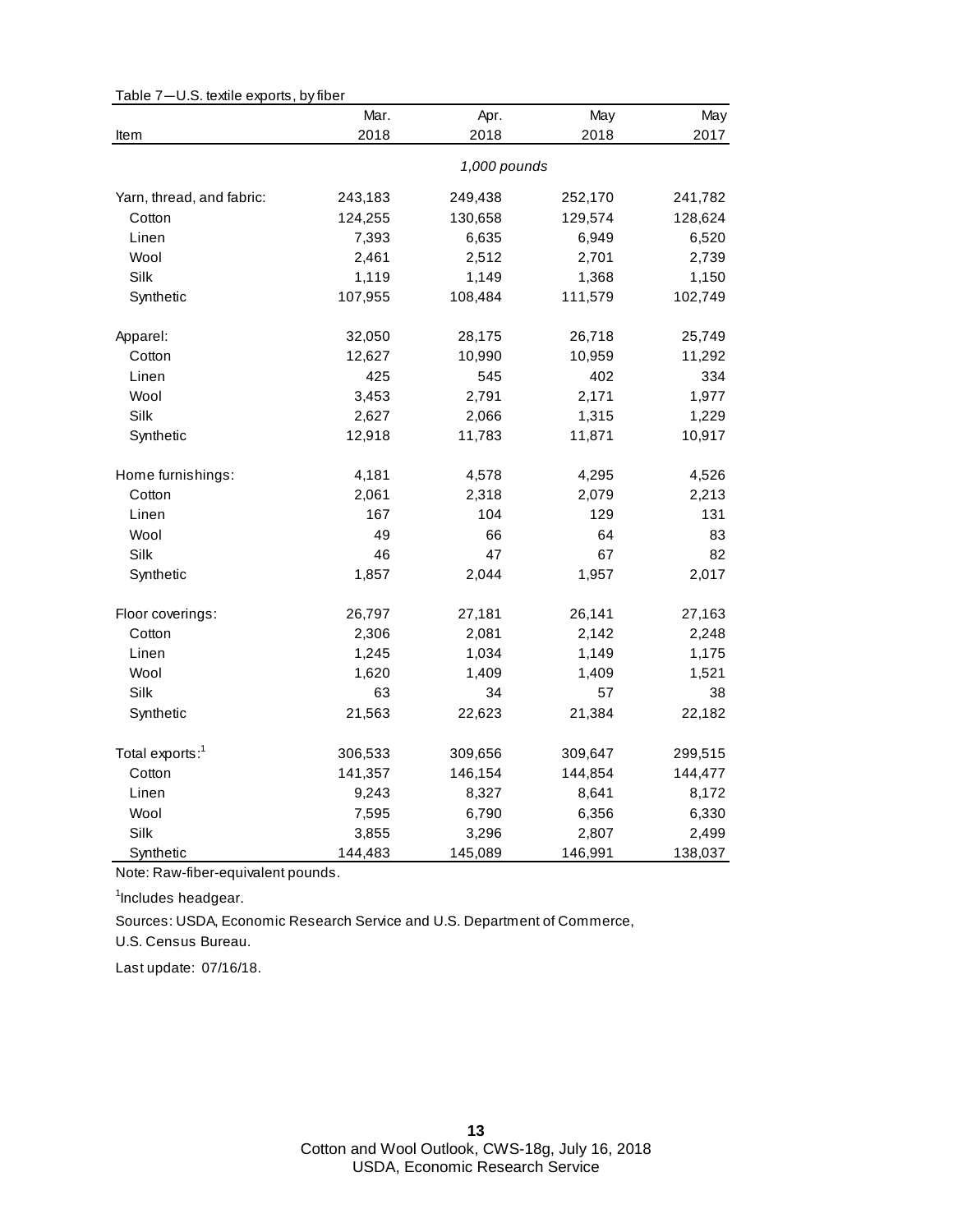| Table 8-U.S. cotton textile imports, by origin |  |  |  |  |  |
|------------------------------------------------|--|--|--|--|--|
|------------------------------------------------|--|--|--|--|--|

|                    | Mar.    | Apr.         | May     | May     |
|--------------------|---------|--------------|---------|---------|
| Region/country     | 2018    | 2018         | 2018    | 2017    |
|                    |         | 1,000 pounds |         |         |
| North America      | 135,702 | 121,397      | 134,348 | 144,030 |
| Canada             | 3,144   | 3,135        | 3,282   | 2,757   |
| Dominican Republic | 10,840  | 9,205        | 9,575   | 9,686   |
| El Salvador        | 16,930  | 11,649       | 16,651  | 19,080  |
| Guatemala          | 8,161   | 7,553        | 8,016   | 7,306   |
| Haiti              | 13,817  | 11,999       | 10,728  | 12,007  |
| Honduras           | 23,630  | 22,568       | 27,877  | 34,167  |
| Mexico             | 38,226  | 36,895       | 39,141  | 39,682  |
| Nicaragua          | 20,857  | 18,348       | 18,977  | 19,263  |
| South America      | 4,356   | 4,399        | 4,241   | 3,871   |
| Colombia           | 1,930   | 2,033        | 1,956   | 1,503   |
| Peru               | 2,049   | 2,021        | 1,978   | 1,992   |
| Europe             | 17,974  | 16,751       | 16,683  | 15,751  |
| Germany            | 1,206   | 1,034        | 1,348   | 1,311   |
| Italy              | 1,605   | 1,535        | 1,754   | 1,598   |
| Portugal           | 1,461   | 1,522        | 1,516   | 1,482   |
| Turkey             | 10,468  | 9,851        | 9,039   | 7,861   |
| Asia               | 465,839 | 492,689      | 560,391 | 540,776 |
| <b>Bahrain</b>     | 1,543   | 1,265        | 1,292   | 1,320   |
| Bangladesh         | 52,713  | 53,831       | 55,694  | 50,972  |
| Cambodia           | 13,862  | 16,311       | 14,014  | 11,553  |
| China              | 160,641 | 167,670      | 221,597 | 219,182 |
| Hong Kong          | 526     | 450          | 707     | 736     |
| India              | 84,995  | 84,573       | 88,622  | 88,534  |
| Indonesia          | 19,433  | 22,443       | 18,562  | 20,635  |
| Israel             | 463     | 490          | 671     | 445     |
| Japan              | 1,183   | 1,219        | 1,367   | 1,362   |
| Jordan             | 5,656   | 5,608        | 4,700   | 3,682   |
| Malaysia           | 2,036   | 2,148        | 2,556   | 2,743   |
| Pakistan           | 54,983  | 58,267       | 65,990  | 63,465  |
| Philippines        | 2,985   | 2,527        | 3,414   | 2,985   |
| South Korea        | 5,486   | 5,050        | 6,195   | 5,202   |
| Sri Lanka          | 6,986   | 6,972        | 6,633   | 6,074   |
| Taiwan             | 1,250   | 1,526        | 1,382   | 1,837   |
| Thailand           | 4,125   | 4,372        | 4,722   | 3,875   |
| Vietnam            | 45,077  | 56,125       | 60,987  | 54,878  |
| Oceania            | 46      | 39           | 75      | 41      |
| Africa             | 15,949  | 15,825       | 15,691  | 16,317  |
| Egypt              | 7,817   | 7,544        | 7,981   | 7,285   |
| Kenya              | 2,393   | 2,148        | 2,559   | 2,545   |
| Lesotho            | 2,142   | 2,290        | 1,875   | 2,992   |
| Madagascar         | 1,594   | 1,413        | 1,068   | 1,346   |
| Mauritius          | 489     | 785          | 609     | 630     |
| World <sup>1</sup> | 639,867 | 651,100      | 731,429 | 720,786 |
|                    |         |              |         |         |

Note: Raw-fiber-equivalent pounds.

<sup>1</sup>Regional totals may not sum to world totals due to rounding.

Sources: USDA, Economic Research Service and U.S. Department of Commerce,

U.S. Census Bureau.

Last update: 07/16/18.

**14**

Cotton and Wool Outlook, CWS-18g, July 16, 2018 USDA, Economic Research Service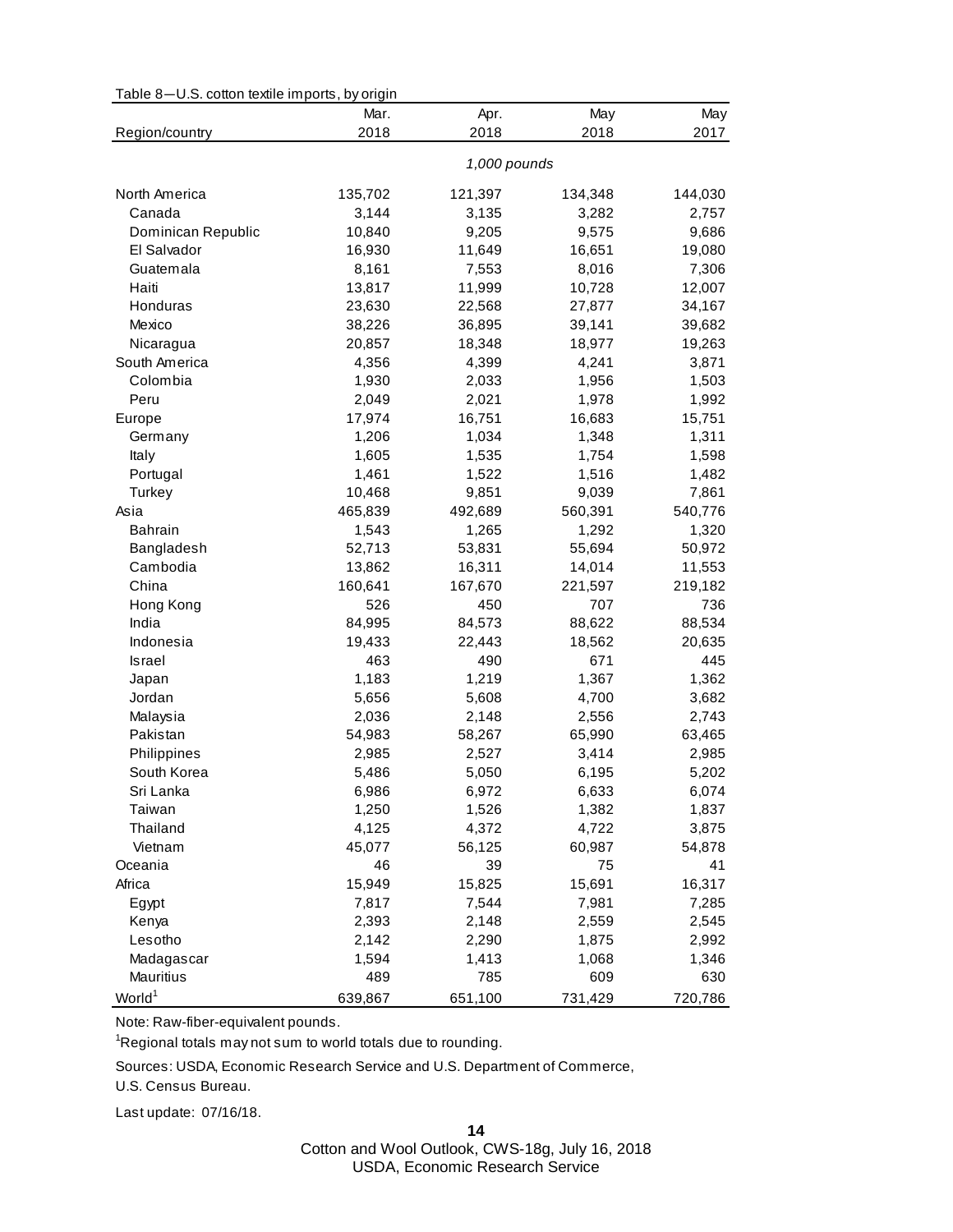| Table 9-U.S. cotton textile exports, by destination |  |
|-----------------------------------------------------|--|
|-----------------------------------------------------|--|

|                             | Mar.         | Apr.    | May     | May     |
|-----------------------------|--------------|---------|---------|---------|
| Region/country              | 2018         | 2018    | 2018    | 2017    |
|                             | 1,000 pounds |         |         |         |
| North America               | 119,131      | 126,196 | 124,526 | 119,601 |
| <b>Bahamas</b>              | 123          | 269     | 263     | 205     |
| Canada                      | 8,326        | 7,321   | 7,566   | 9,751   |
| Costa Rica                  | 238          | 143     | 449     | 125     |
| Dominican Republic          | 19,711       | 21,946  | 21,019  | 18,620  |
| El Salvador                 | 9,343        | 10,408  | 8,357   | 2,850   |
| Guatemala                   | 2,414        | 2,537   | 1,711   | 1,543   |
| Haiti                       | 484          | 879     | 726     | 686     |
| Honduras                    | 50,267       | 54,117  | 56,739  | 60,240  |
| Mexico                      | 22,379       | 23,549  | 23,676  | 22,058  |
| Nicaragua                   | 4,977        | 4,259   | 3,180   | 2,829   |
| Panama                      | 341          | 239     | 266     | 281     |
| South America               | 5,993        | 5,111   | 5,450   | 5,276   |
| Brazil                      | 420          | 399     | 635     | 323     |
| Chile                       | 155          | 144     | 153     | 197     |
| Colombia                    | 3,864        | 2,511   | 2,602   | 3,558   |
| Peru                        | 1,136        | 1,775   | 1,701   | 902     |
| Europe                      | 3,153        | 3,020   | 3,107   | 2,635   |
| Belgium                     | 296          | 385     | 333     | 144     |
| France                      | 85           | 101     | 86      | 127     |
| Germany                     | 349          | 394     | 380     | 515     |
| Italy                       | 237          | 169     | 280     | 248     |
| Netherlands                 | 328          | 329     | 351     | 195     |
| Spain                       | 86           | 123     | 93      | 75      |
| United Kingdom              | 932          | 798     | 728     | 790     |
| Asia                        | 9,685        | 7,141   | 7,368   | 12,261  |
| Bangladesh                  | 1,578        | 213     | 402     | 395     |
| China                       | 2,912        | 1,885   | 1,940   | 7,942   |
| Hong Kong                   | 511          | 555     | 317     | 385     |
| India                       | 298          | 208     | 308     | 236     |
| <b>Israel</b>               | 184          | 105     | 94      | 127     |
| Japan                       | 799          | 840     | 788     | 602     |
| Singapore                   | 479          | 195     | 179     | 158     |
| South Korea                 | 918          | 1,016   | 1,075   | 635     |
| Taiwan                      | 85           | 138     | 190     | 241     |
| <b>United Arab Emirates</b> | 320          | 421     | 558     | 440     |
| Vietnam                     | 704          | 702     | 395     | 306     |
| Oceania                     | 614          | 541     | 585     | 575     |
| Australia                   | 443          | 392     | 432     | 405     |
| Africa                      | 2,780        | 4,144   | 3,819   | 4,130   |
| Morocco                     | 2,565        | 3,952   | 3,606   | 3,857   |
| World <sup>1</sup>          | 141,357      | 146,154 | 144,854 | 144,477 |

Note: Raw-fiber-equivalent pounds.

<sup>1</sup>Regional totals may not sum to world totals due to rounding.

Sources: USDA, Economic Research Service and U.S. Department of Commerce,

U.S. Census Bureau.

Last update: 07/16/18.

Cotton and Wool Outlook, CWS-18g, July 16, 2018 USDA, Economic Research Service